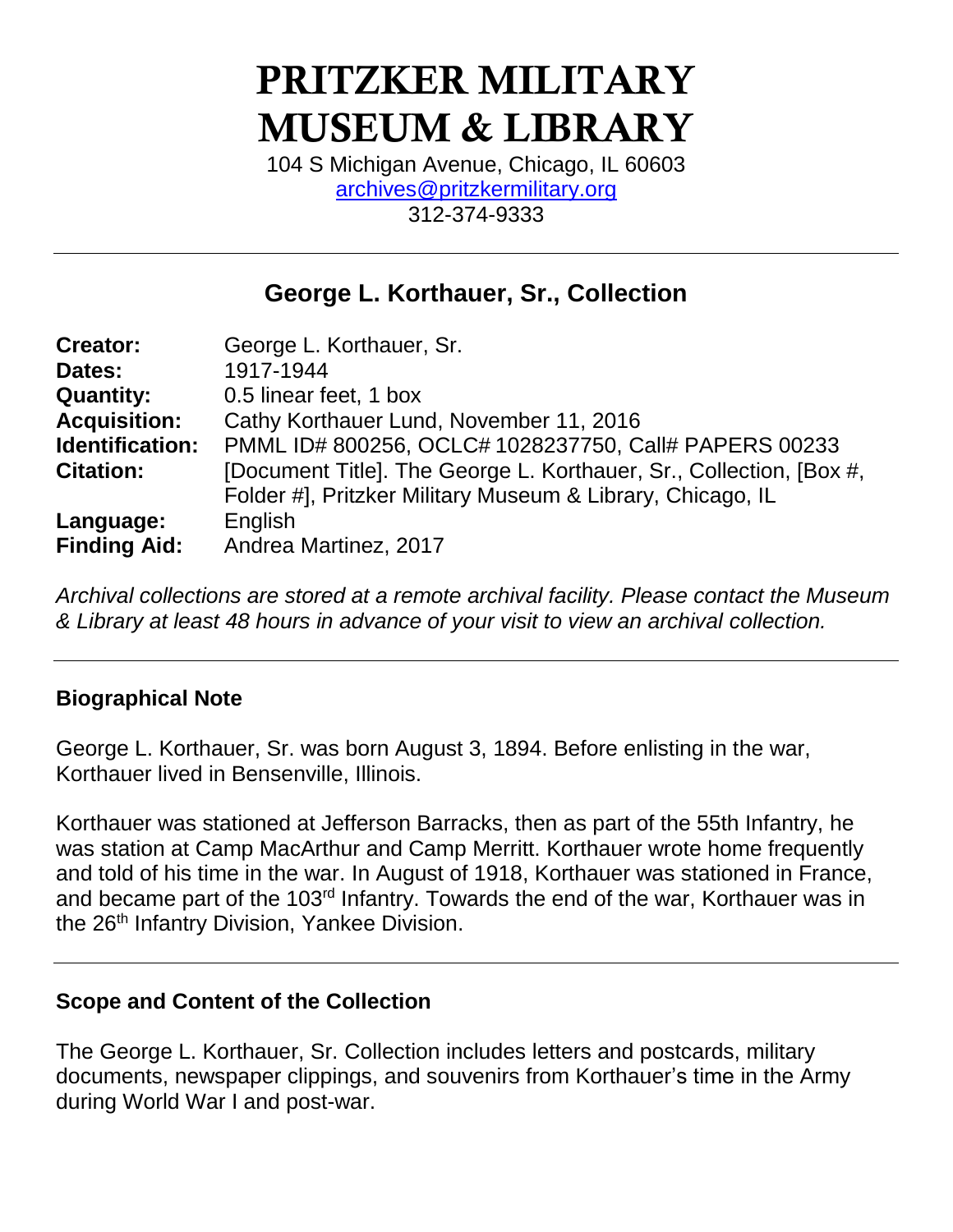#### **Arrangement**

The collection arrived in no discernable order. Arrangement has been imposed by PMML staff during processing. The files are organized by content type, then chronologically.

#### **Rights**

Copyrights held by Cathy Korthauer Lund were transferred to the Pritzker Military Museum & Library. All other rights are held by the author or publisher. Users assume responsibility for following copyright laws as established by US Code Title 17.

#### **Separations**

| <b>Item ID</b> | Call<br><b>Number</b> | <b>Description</b>                                               | Location |
|----------------|-----------------------|------------------------------------------------------------------|----------|
| 800256001      |                       | Anti-Dimming Composition for gas masks, ochre<br>tin             |          |
| 800256002      |                       | Button with the Great Seal of the United States                  |          |
| 800256003      |                       | Button with the Great Seal of the United States                  |          |
| 800256004      |                       | Button with the Great Seal of the United States                  |          |
| 800256005      |                       | Canteen, green with cork top                                     |          |
| 800256006      |                       | German matchbox holder, crown seal with "Gott"<br>Mit Uns"       |          |
| 800256007      |                       | German napkin holder [?], iron cross seal with<br>"Gott Mit Uns" |          |
| 800256008      |                       | German ring with crown                                           |          |
| 800256009      |                       | Lighter                                                          |          |
| 800256010      |                       | Money, 1 cent George V Canada coin 1918                          |          |
| 800256011      |                       | Money, 1 cent Victoria dei Gratia Regina coin<br>1876            |          |
| 800256012      |                       | Money, 1 Lira Vittorio Emanuele III coin                         |          |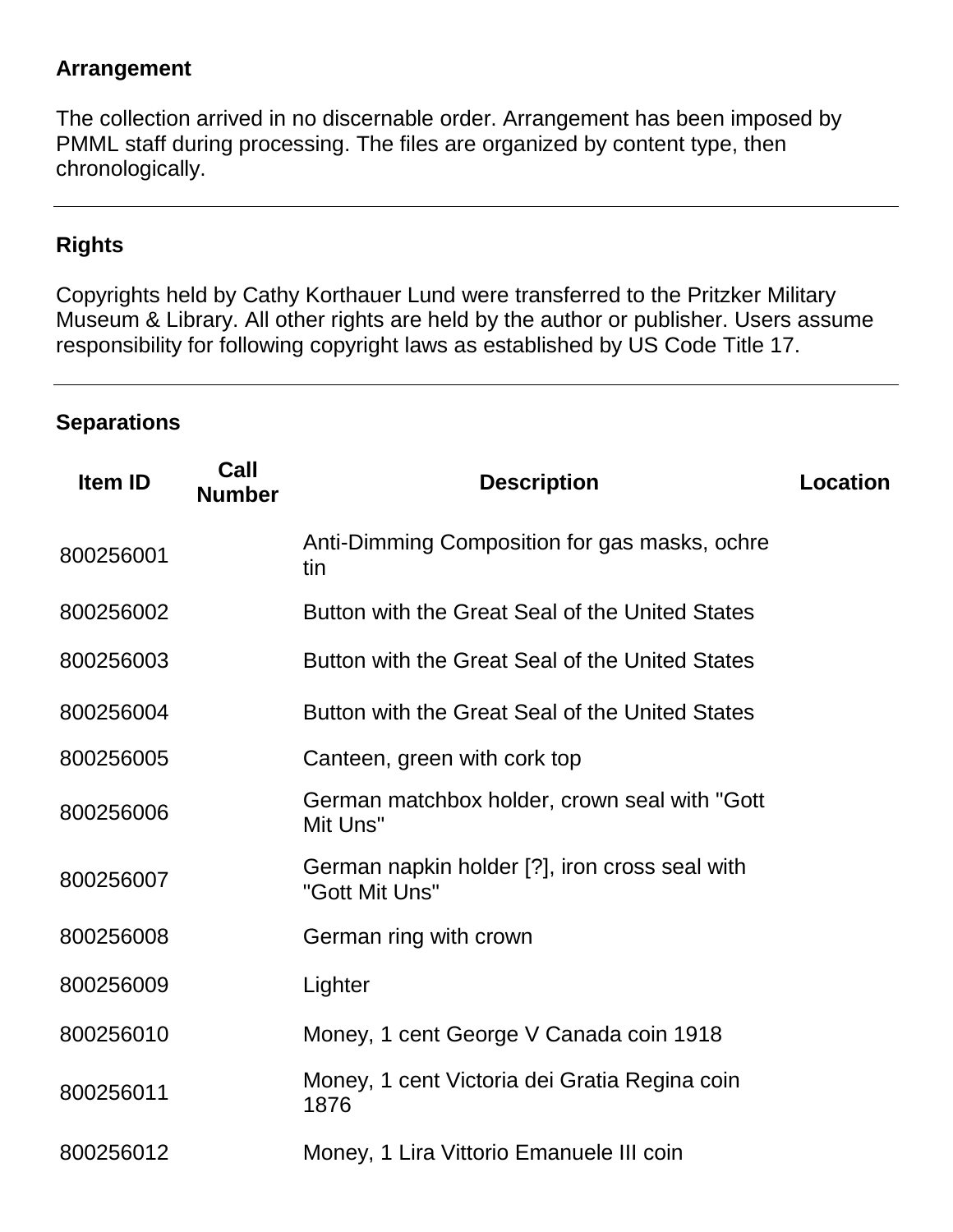- Money, 2 Francs coin 1919
- Money, 5 Centimes Napoleon III coin
- Money, 5 Centimes Napoleon III coin
- Money, 10 Centimes French Republic coin
- Money, 50 Centimes French Republic coin 1915
- Oriental Order of Humility and Perfection Locket
- Patch, blue Yankee Division
- Patch, blue Yankee Division
- Patch, purple/blue Yankee Division
- Patch, purple/blue Yankee Division
- Patch, private chevron patch
- Patch, private chevron patch
- Patch, private chevron patch
- Patch, corporal chevron patch
- Patch, corporal chevron patch
- Patch, sergeant gold chevron patch
- Pin, small round Yankee Division World War I veteran pin
- Razor handle
- Shell, large engraved with "'Irish' 1943 'Sheff'"
- Shell
- Shell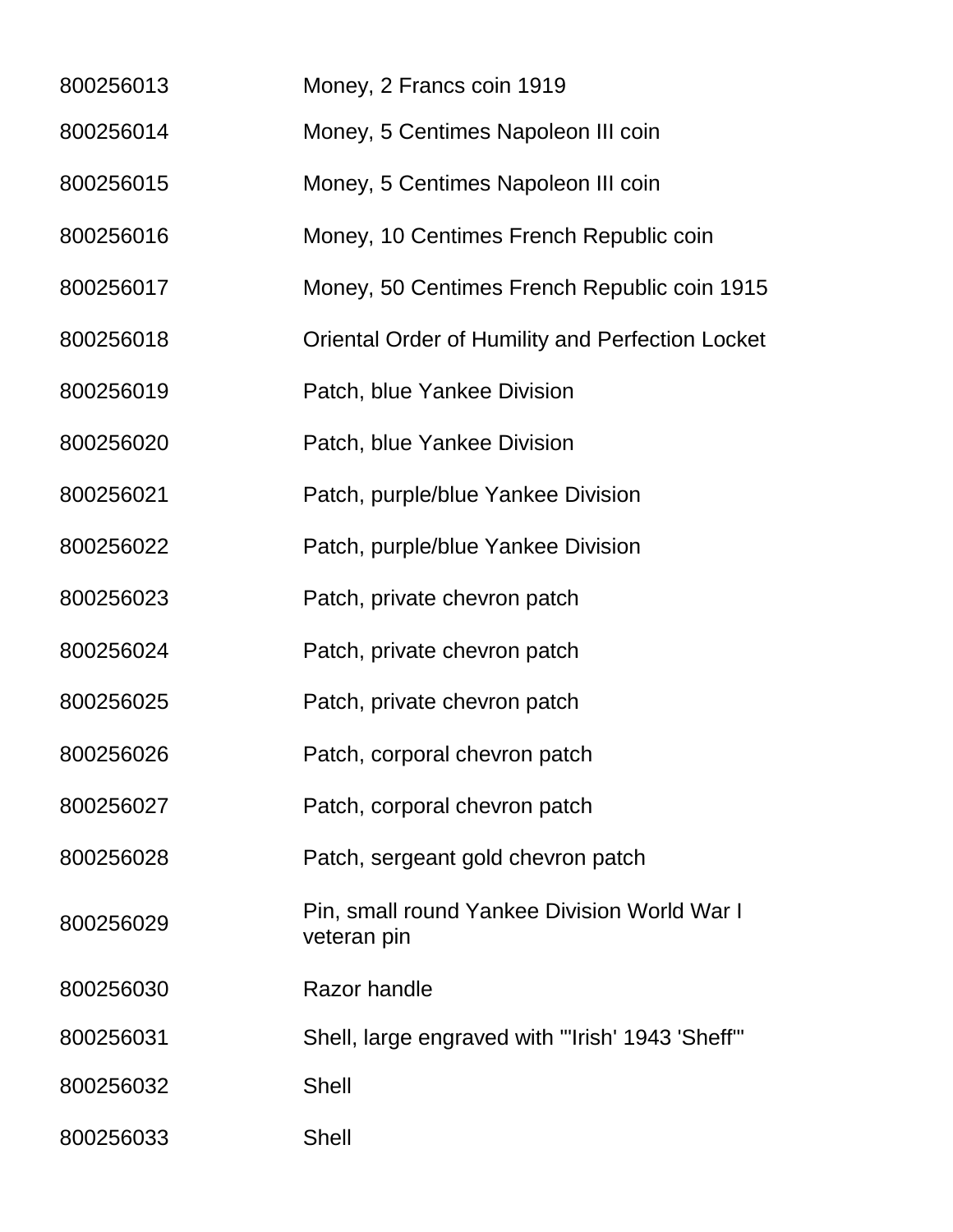#### **Key Subjects**

This collection is indexed under the following headings in the Library's online catalog. Researchers interested in materials about related topics, persons, or places should search the catalog using these subject headings.

#### **Subjects**

World War, 1914-1918. World War, 1914-1918 — Campaigns and battles - France World War, 1914-1918 — Personal narrative. World War, 1914-1918 — Personal narrative, American.

#### **Container List**

| Box | <b>Folder</b> | Item ID#  | <b>Title</b>                                                                                                                                 | <b>Dates</b>        |
|-----|---------------|-----------|----------------------------------------------------------------------------------------------------------------------------------------------|---------------------|
| 1   | 1             |           | <b>Correspondence 1918</b>                                                                                                                   | <b>May-Dec 1918</b> |
|     |               | 800256035 | To "Folks at Home" from George: letter<br>that describes travel to and arrival at<br>Jefferson Barracks in Missouri                          | $4$ -May-18         |
|     |               | 800256036 | To "Folks at Home" from George: letter<br>about the trip to Camp MacArthur in<br>Texas, the heat, his tent mates, and the<br>camp            | $10$ -May-18        |
|     |               | 800256037 | To Mrs. H.H. Korthauer from George:<br>souvenir fold-out picture booklet of the<br>U.S. Army                                                 | 14-May-18           |
|     |               | 800256038 | To "Folks at Home" from George: letter<br>that describes his dinner, who he<br>visited in camp, and a box of cookies<br>that was sent to him | 19-May-18           |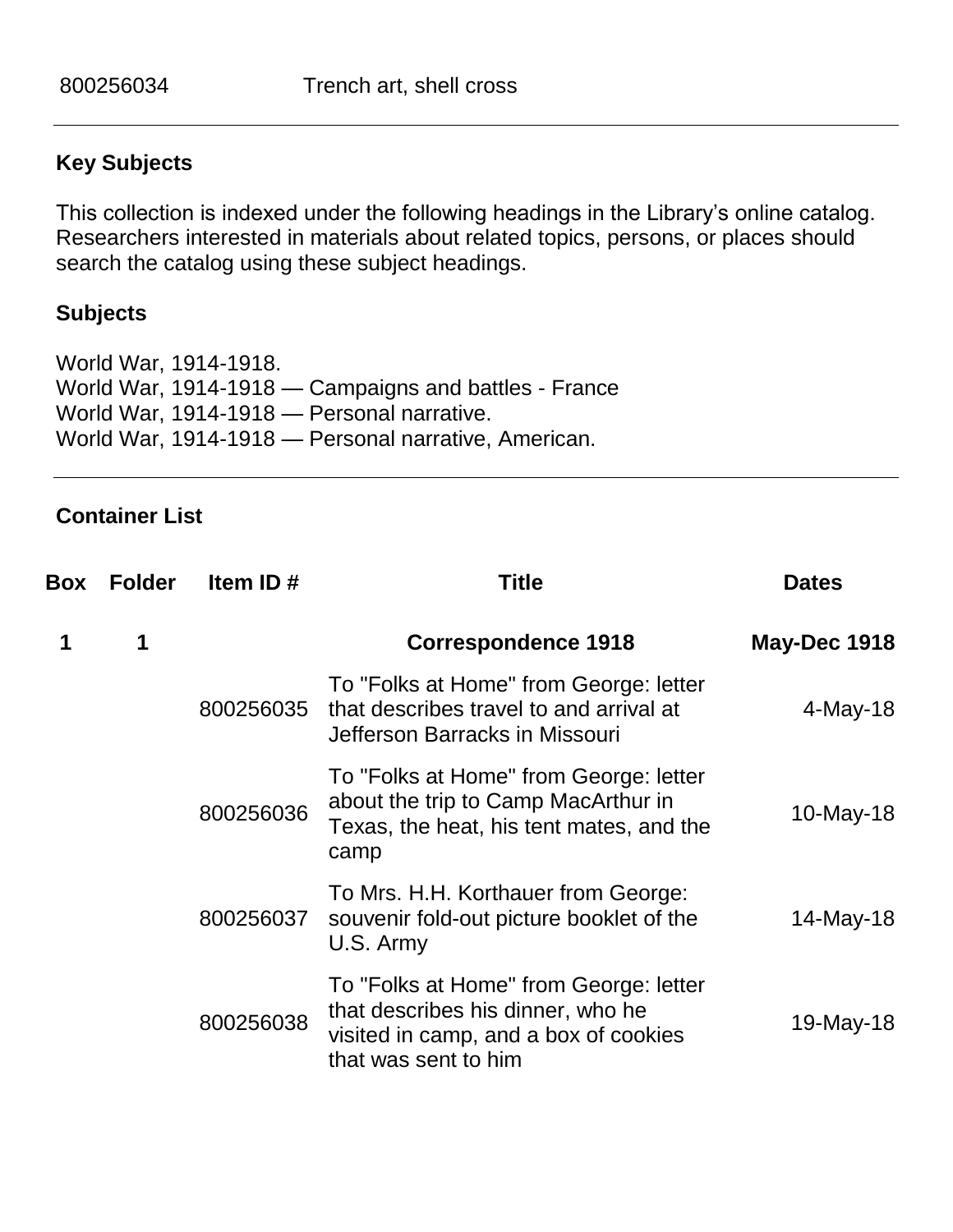| 800256039 | To "Folks" from George: letter about<br>the letters he has received, his squad<br>being quarantined, how they spend<br>their time and the new men that have<br>arrived                                                                                     | 24-May-18    |
|-----------|------------------------------------------------------------------------------------------------------------------------------------------------------------------------------------------------------------------------------------------------------------|--------------|
| 800256040 | To "Folks at Home" from George: letter<br>about being quarantined, what they do<br>while quarantined, and the shoes he<br>has [photocopy]                                                                                                                  | 26-May-18    |
| 800256041 | To "Folks" from George: letter from<br>June 5-8 describes mail that has yet to<br>be received, possibility of going to the<br>Mexican border, hygiene habits, and<br>living in a tent at Camp MacArthur                                                    | $5 - Jun-18$ |
| 800256042 | To Father from George: letter about<br>new tent mates, a seven mile hike for<br>training, payday, the heat, and the town<br>of Waco while at Camp MacArthur                                                                                                | 12-Jun-18    |
| 800256043 | To "Folks at Home" from George: letter<br>about receiving money and other<br>packages that had been missing, a five<br>mile hike for training, the heat, how to<br>wear gas masks, going to Waco, and<br>about a fellow he met at Camp<br><b>MacArthur</b> | 22-Jun-18    |
| 800256044 | To "Folks at Home" from George: letter<br>about cookies received in mail, his dog<br>tag number, and mail he has received<br>at Camp MacArthur                                                                                                             | $4$ -Jul-18  |
| 800256045 | To "Folks at Home" from George: letter<br>about how they are moving camps,<br>about the plumbers and carpenters<br>working at the camp, and about drills at<br>Camp MacArthur                                                                              | 15-Jul-18    |
| 800256046 | To Brother from George: letter about<br>leaving Camp MacArthur, the new<br>uniforms they were issued, how glad he<br>is to leave the heat, and being                                                                                                       | $16$ -Jul-18 |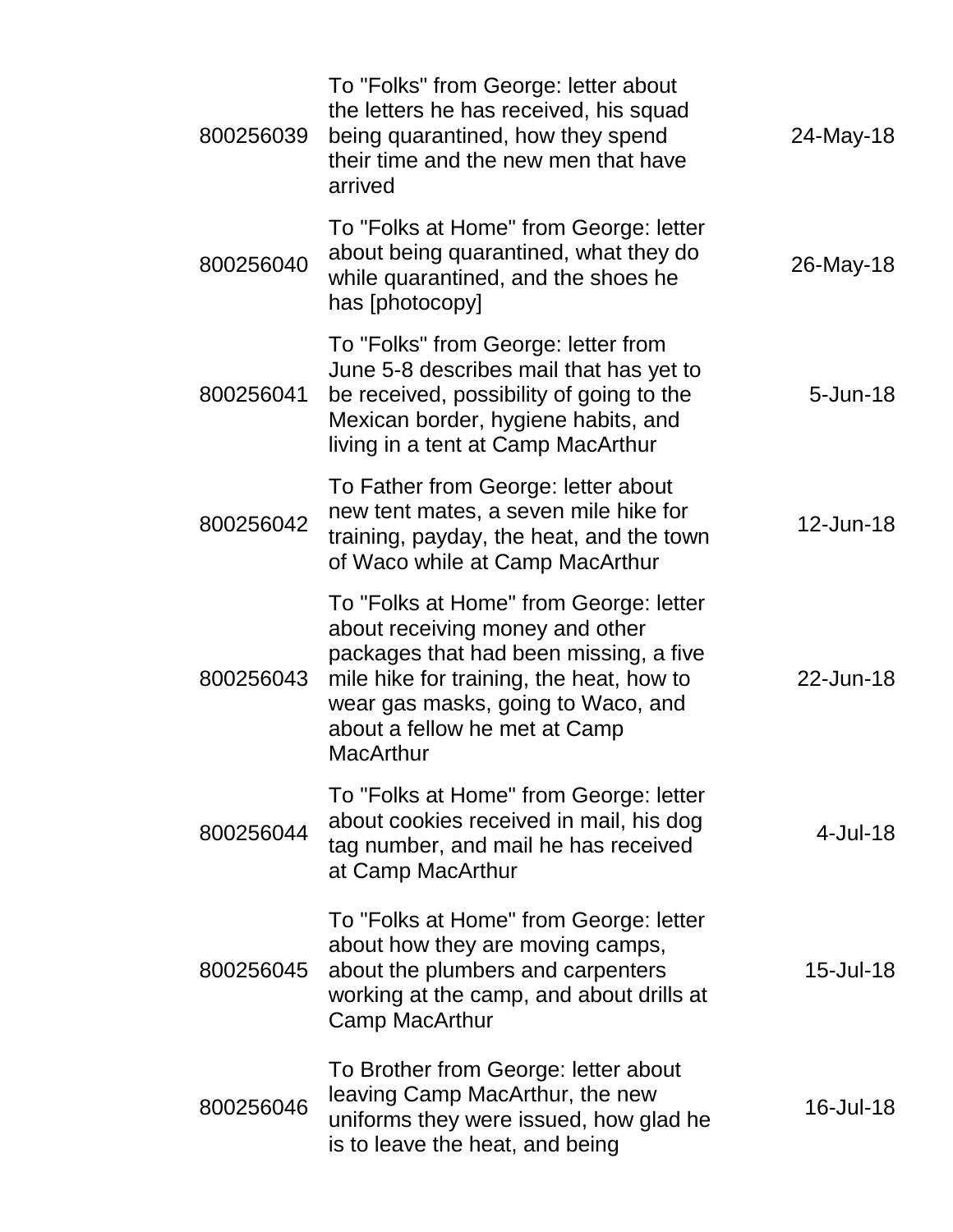vaccinated

| 800256047 | To "Folks" from George: letter from July<br>18-22, writes about how they are<br>leaving Waco and describes what the<br>land looks like as they travel, about<br>passing by and stopping in various<br>towns and what they do in those towns | 19-Jul-18  |
|-----------|---------------------------------------------------------------------------------------------------------------------------------------------------------------------------------------------------------------------------------------------|------------|
| 800256048 | To "Folks" from George: letter about<br>clothing they have been give<br>specifically the caps, packages no<br>longer allowed to be sent, and receiving<br>a box of candy at Camp Merritt in New<br>Jersey                                   | 27-Jul-18  |
| 800256049 | To "Folks" from George: letter about<br>lost mail, leave passes, clothing and<br>uniforms at Camp Merritt                                                                                                                                   | 28-Jul-18  |
| 800256050 | To "Folks" from George: letter about<br>traveling to and arriving in France and<br>describes the things that are different<br>from the US like the freight cars,<br>fences, women's shoes, and buying<br>food                               | 13-Aug-18  |
| 800256051 | To "Folks" from George: letter about<br>duties, the weather, sleeping in tents,<br>and talking to French people                                                                                                                             | 19-Aug-18  |
| 800256052 | To "Folks" from George: letter that<br>describes his travels around France<br>including hiking by night and sleeping<br>by day, and receiving mail                                                                                          | $3-Sep-18$ |
| 800256053 | To "Folks" from George: letter that<br>describes battle fought on farmland and<br>aftermath of battle, capture of German<br>soldiers, lack of injury, and checking in<br>to see if "folks" could locate a friend                            | 24-Sep-18  |
| 800256054 | To "Folks" from George: letter about<br>how the war is going for him so far and<br>how the lice are effecting him                                                                                                                           | 10-Oct-18  |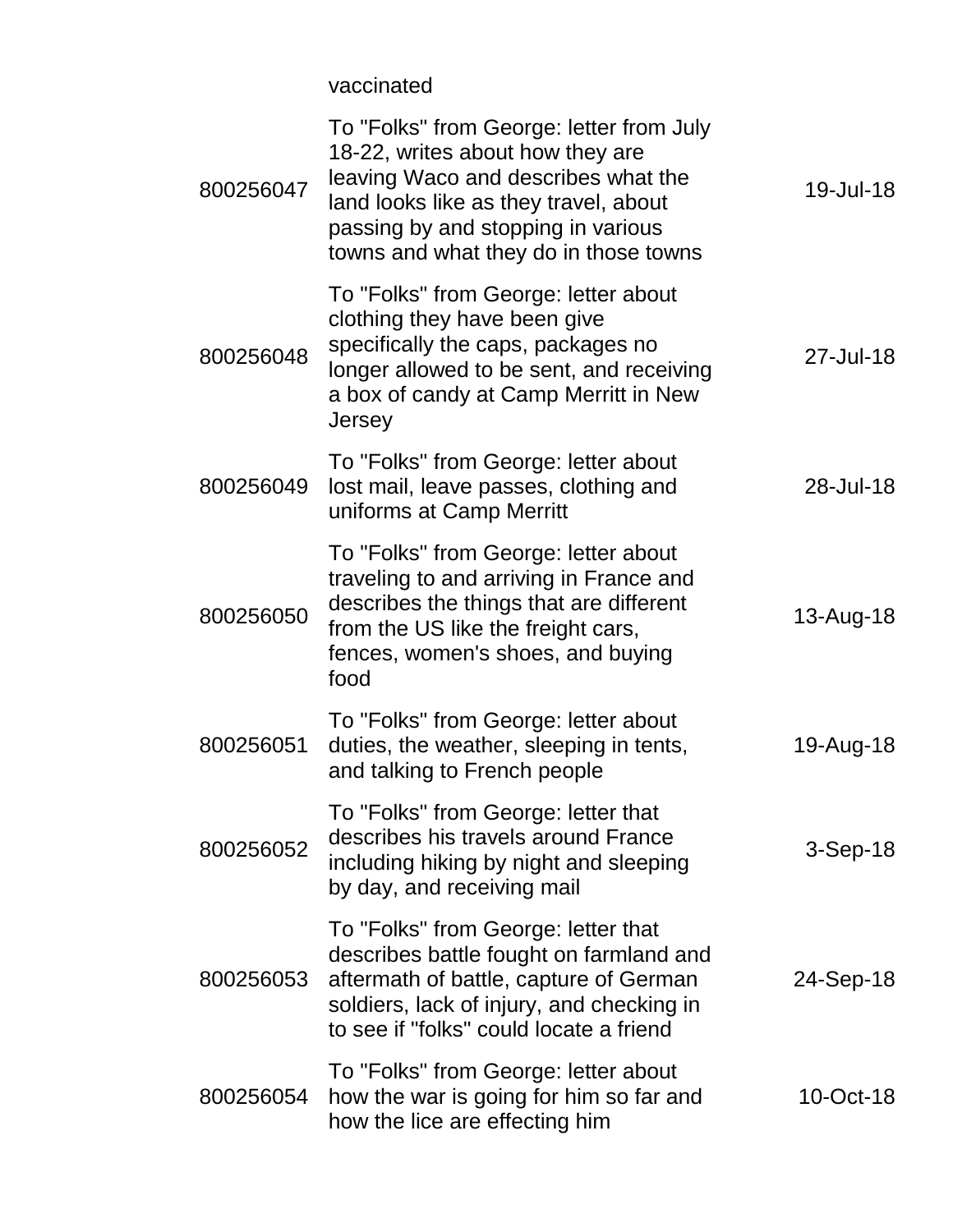|   |                | 800256055 | To Friend from George: letter about<br>how he is in France, received all of his<br>mail at once, describes the battle he<br>was in and his time in France and the<br>close call he had with a sniper                                                               | 24-Nov-18           |
|---|----------------|-----------|--------------------------------------------------------------------------------------------------------------------------------------------------------------------------------------------------------------------------------------------------------------------|---------------------|
|   |                | 800256056 | To "Folks" from George: letter about<br>Thanksgiving and what they ate, a<br>lecture he attended, what he is thankful<br>for, and about all the letters and<br>checks he received                                                                                  | 28-Nov-18           |
|   |                | 800256057 | To "Folks" from George: letter about<br>receiving Christmas packages and<br>letters from friends, and trying to find a<br>friend of his                                                                                                                            | 22-Dec-18           |
| 1 | $\overline{2}$ |           | <b>Correspondence 1919</b>                                                                                                                                                                                                                                         | <b>Jan-May 1919</b> |
|   |                | 800256058 | To "Folks" from George: letter about<br>still being in France and plans to move<br>soon to quarantine before going home,<br>and song about 26th Division                                                                                                           | 13-Jan-19           |
|   |                | 800256059 | To Friend from George: letter about the<br>women in the town, how much longer<br>they will stay in France, about the US<br>getting close to prohibition and the last<br>time he had beer                                                                           | 19-Jan-19           |
|   |                | 800256060 | To Father from George: letter about<br>receiving a letter, moving locations in<br>France, about friends he finally heard<br>from, getting gassed on accident, and<br>the amount of death in the war                                                                | $30 - Jan-19$       |
|   |                | 800256061 | To "Bro." from George: letter about just<br>receiving a letter and the delay of mail<br>in France, about how he has seen his<br>comrades die, their interactions with<br>French people and the towns they have<br>been in, and things captured from the<br>Germans | $31 - Jan-19$       |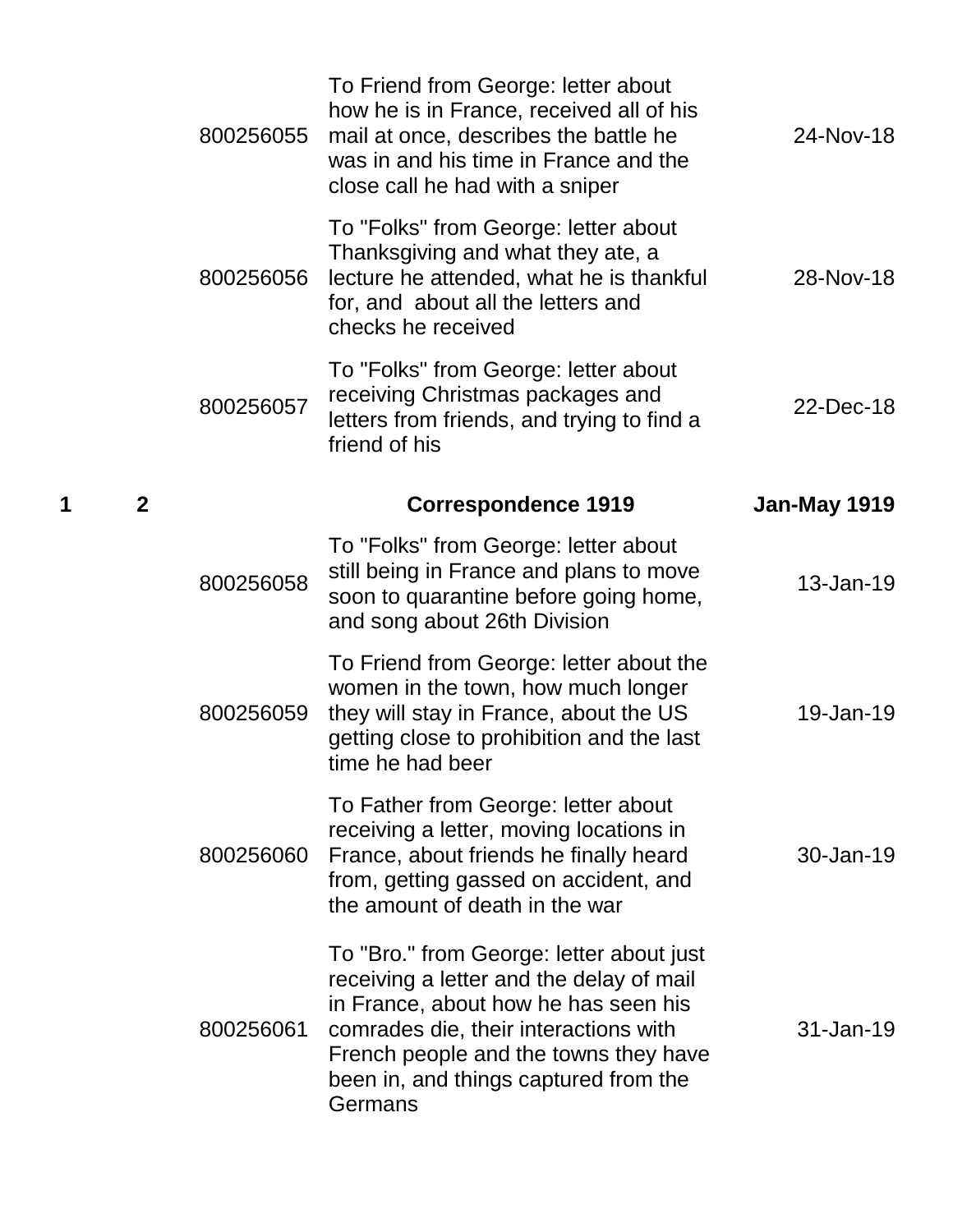| 800256062 | To Father from George: letter of a<br>ceremony they had on the parade<br>grounds with all the battalions                                                                                                                                                                                                                                                              | 19-Feb-19  |
|-----------|-----------------------------------------------------------------------------------------------------------------------------------------------------------------------------------------------------------------------------------------------------------------------------------------------------------------------------------------------------------------------|------------|
| 800256063 | To Mr. and Mrs. H.H. Korthauer from<br>Mr. and Mrs. E.A. Korthauer: sympathy<br>card                                                                                                                                                                                                                                                                                  | 20-Feb-19  |
| 800256064 | To "Folks" from George: letter about<br>enclosing an invitation to a wedding for<br>Louise and Franklyn Ehlers                                                                                                                                                                                                                                                        | 24-Feb-19  |
| 800256065 | To Mother from George: letter about it<br>being Mother's birthday, a souvenir he<br>sent, a German bayonet he sent for his<br>mother to keep for him until he gets<br>back, about going out riding with the<br>Major General, watching a football<br>game, promotions within his regiment,<br>wanting to go to school, and about<br>Chaplain Anderson of his regiment | $2-Mar-19$ |
| 800256066 | To "Folks" from George: letter about his<br>ten day leave in the Pyrenees<br>Mountains, describes church murals,<br>about rides up the mountains on<br>burros, spending time at a hotel and<br>meeting women                                                                                                                                                          | 5-Mar-19   |
| 800256067 | To Friend from Lillie Nelson: letter<br>about receiving a letter, trying to figure<br>out where her brother is stationed, and<br>how busy tax season is at the bank. A<br>small fold of paper with two gum<br>wrappers, a piece of a cartoon and a<br>small leave enclosed in the envelope<br>also                                                                    | 16-Mar-19  |
| 800256068 | To "Folks" from George: describes the<br>reception they received arriving in<br>Boston and the gifts they received                                                                                                                                                                                                                                                    | 7-Apr-19   |
|           |                                                                                                                                                                                                                                                                                                                                                                       |            |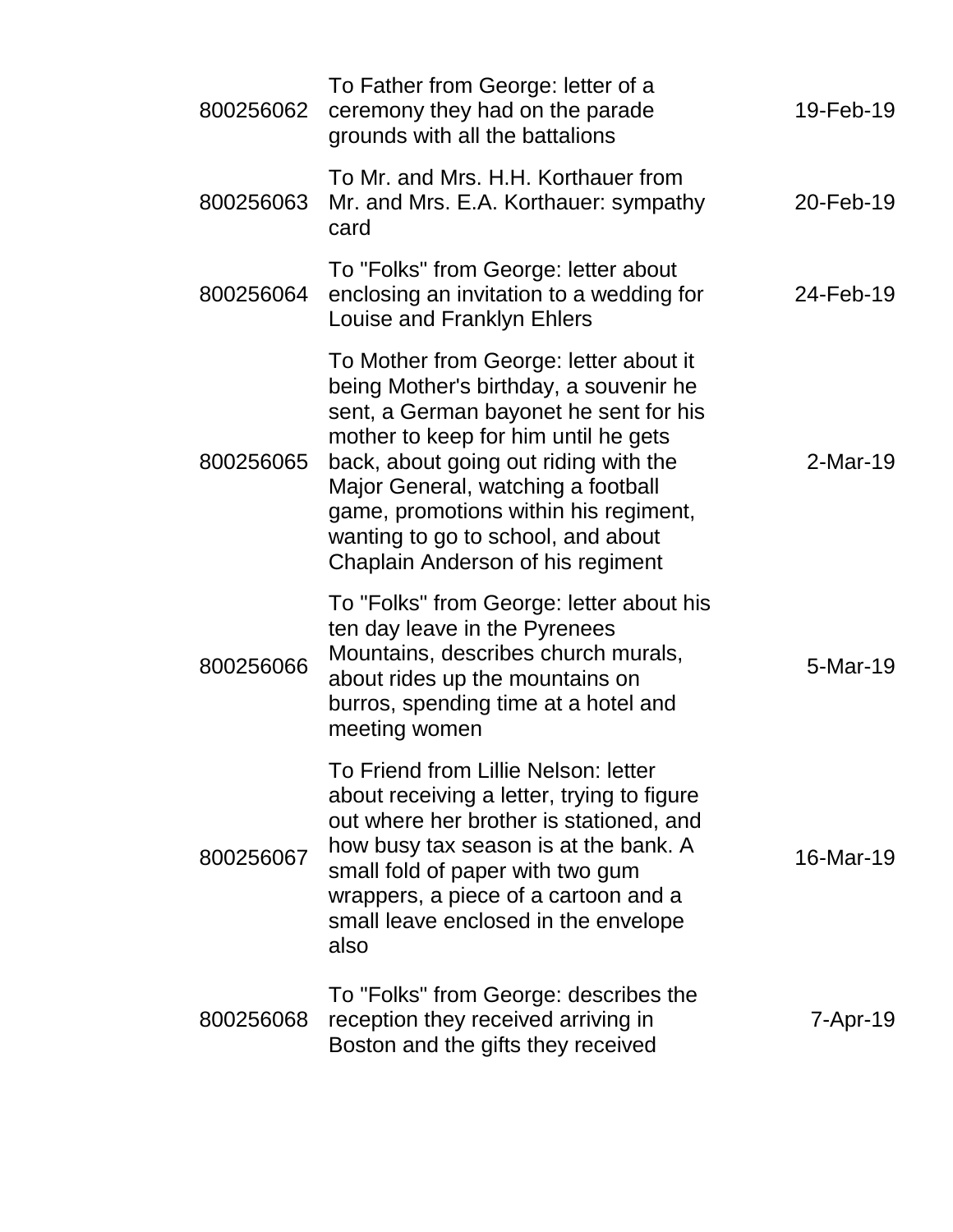|   |   | 800256069 | To George from multiple family<br>members: written by multiple family<br>members while having a party, all hope<br>for George's safe arrival home and fill<br>him in on things in their lives                                                                                    | 13-Apr-19       |
|---|---|-----------|----------------------------------------------------------------------------------------------------------------------------------------------------------------------------------------------------------------------------------------------------------------------------------|-----------------|
|   |   | 800256070 | To Uncle George from Herman<br>Wede <sup>[?]</sup> : letter about how the flu is<br>effecting a lot of people, what people in<br>the town are up to and how his truck is<br>being painted. Attached to the letter is a<br>newspaper clipping, "Letters from<br>August L. Broker" | 14-Apr-19       |
|   |   | 800256071 | To Irish from Hamlin [?]: letter about<br>how he is, warning him not to drink too<br>much, asks if he's getting married soon,<br>working in D.C. at a creamery                                                                                                                   | 22-May-19       |
|   |   | 800256072 | To Irish From Paul Halbeisleben[?]:<br>letter about how he is now a US citizen,<br>busy with a party, about the landing<br>celebration in Boston, and tells George<br>what he missed                                                                                             | 24-May-19       |
|   |   | 800256073 | To Irish from Sewall Brown (Brownie):<br>letter about how he wants to know what<br>happened after leaving the outfit, the<br>places in Europe he has traveled to,<br>and who he has and hasn't heard from<br>since the war ended                                                 | 31-May-19       |
| 1 | 3 |           | Correspondence 1920-1929                                                                                                                                                                                                                                                         | 1920-1929, u.d. |
|   |   | 800256074 | To Irish from Sewall Brown: letter about<br>his life and what is new in it, and about<br>other men from the YD that he wants to<br>get in touch with                                                                                                                             | 20-Jan-20       |
|   |   | 800256075 | To Buddy from Yankee Division<br>Veteran's Association: letter about a<br>reunion trip to France that has been<br>planned                                                                                                                                                        | 20-Jun-29       |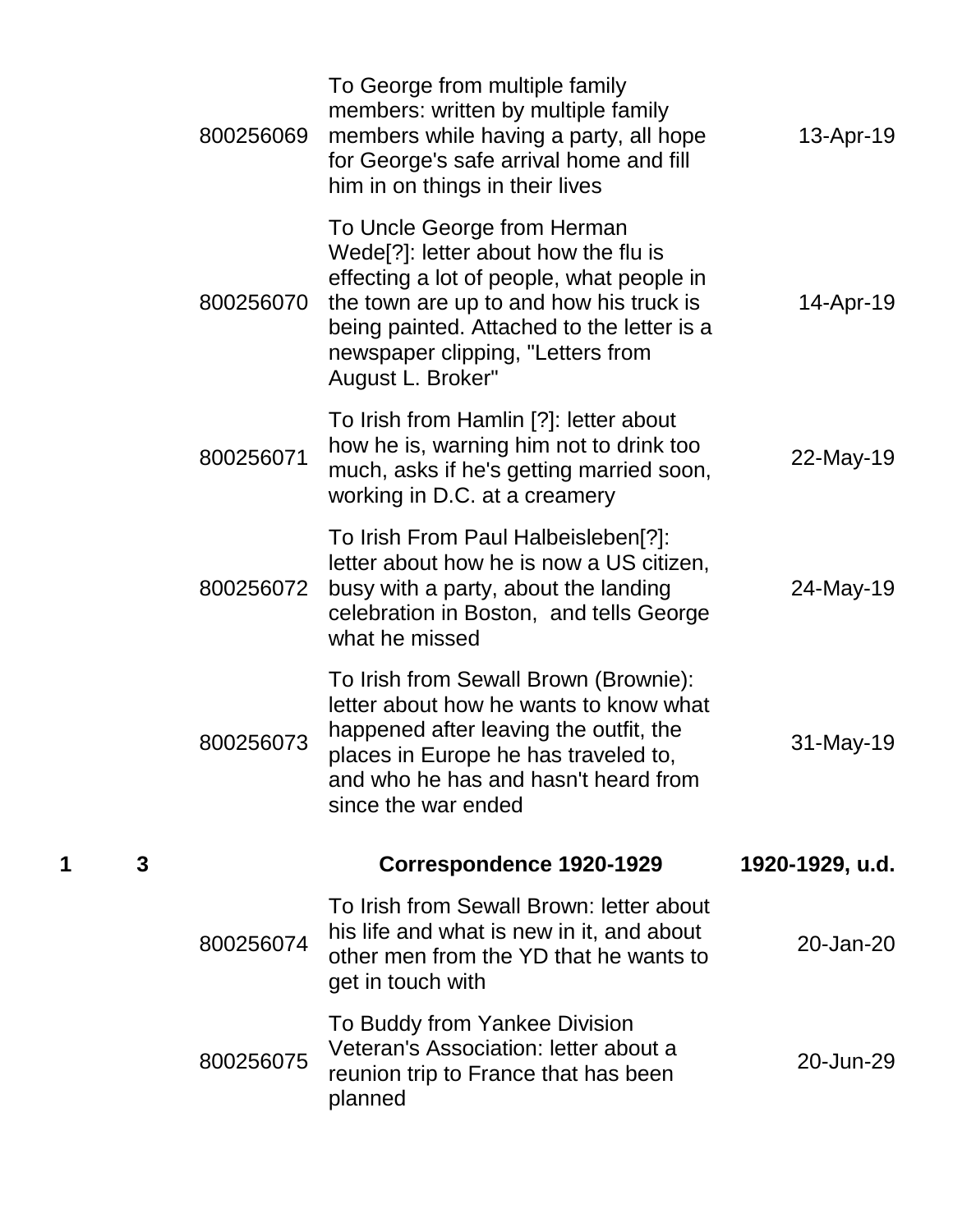|   |   | 800256076 | To Comrades 47th Yankee Division<br>from C.R. Edwards: letter of a<br>correspondence from General C.R.<br>Edwards prompting other to join him on<br>the reunion trip to France       | 25-Jun-29   |
|---|---|-----------|--------------------------------------------------------------------------------------------------------------------------------------------------------------------------------------|-------------|
|   |   | 800256077 | To [?] from George: letter that lists out<br>amounts that friends and family have<br>sent him during the war and prompts<br>who received the letter to thank these<br>people for him | u.d.        |
| 1 | 4 |           | <b>Postcard Correspondence</b>                                                                                                                                                       | 1917-1919   |
|   |   | 800256078 | To George from George Warnecke <sup>[?]</sup> :<br>postcard that says life is great except<br>he is missing the glasses with the<br>handles                                          | 8-Oct-17    |
|   |   | 800256079 | To George from Walter Korthauer:<br>postcard about life at Camp Dodge                                                                                                                | $2-Mar-18$  |
|   |   | 800256080 | To Armin <sup>[?]</sup> Korthauer from George:<br>postcard about traveling in sleeping<br>cars possibly to Texas                                                                     | 8-May-18    |
|   |   | 800256081 | To Mr. H.H. Korthauer from George:<br>postcard about still being in St. Louis<br>and how it feel like they are on a<br>vacation                                                      | $9$ -May-18 |
|   |   | 800256082 | To Eleanor Korthauer from George:<br>postcard about marching through<br>Texarkana and the souvenirs he got                                                                           | $9$ -May-18 |
|   |   | 800256083 | To Eleanor Korthauer from George:<br>postcard about still being in Waco,<br>Texas                                                                                                    | 22-May-18   |
|   |   | 800256084 | To "Folks at Home" from George:<br>postcard about the weather, asks for<br>Aunt Regina's address, and about<br>cookies sent to him                                                   | 10-Jul-18   |
|   |   | 800256085 | To "Folks" from George: postcard about<br>how he is doing                                                                                                                            | 19-Jul-18   |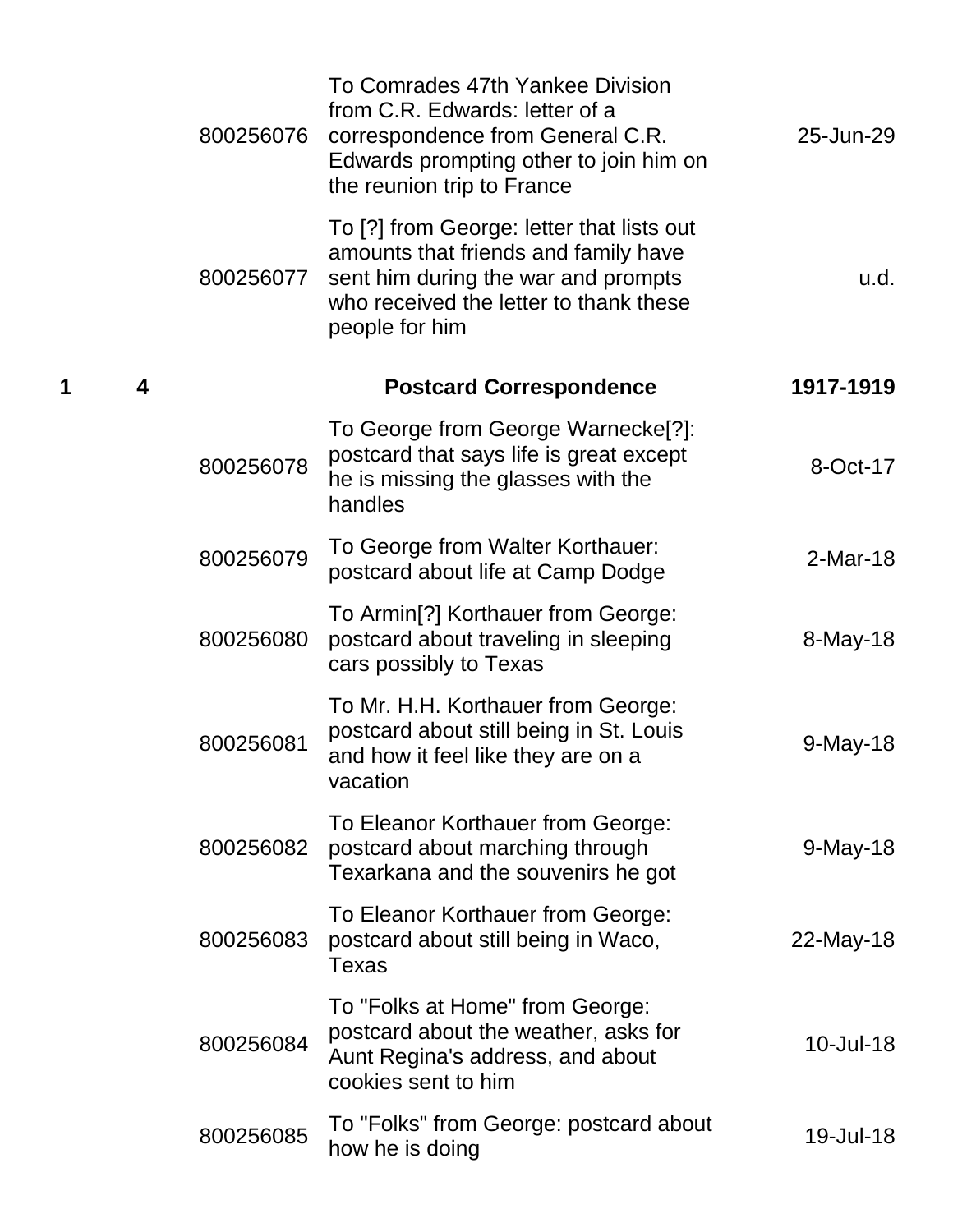| 800256086 | To "Folks" from George: postcard of<br>how he took a bath                                                                                                 | 20-Jul-18 |
|-----------|-----------------------------------------------------------------------------------------------------------------------------------------------------------|-----------|
| 800256087 | To Oliver Korthauer from George:<br>postcard about mail finally getting to<br>him and asked about things at home                                          | 31-Jul-18 |
| 800256088 | To "Folks" from George: postcard that<br>lets parents know he is stationed in<br>France and that he's in good health                                      | 15-Feb-19 |
| 800256089 | Memories of the High Pyrenees Post<br><b>Card Book</b>                                                                                                    | 10-Mar-19 |
| 800256090 | The Mosaics of the Rosary Post Card<br><b>Book</b>                                                                                                        | 12-Mar-19 |
| 800256091 | To Oliver Korthauer from George:<br>postcard about how postcard picture is<br>the place where their final parade will<br>most likely be                   | 8-Apr-19  |
| 800256092 | To Mrs. Armin[?] Korthauer from<br>George: postcard about how he will be<br>home soon                                                                     | 8-Apr-19  |
| 800256093 | To Eleanor Korthauer from George:<br>postcard pictures shows how<br>comfortable life can be at the camp                                                   | 8-Apr-19  |
| 800256094 | <b>Postcard of Saint-Gervais En-Berlin</b><br>(Sarthe)- La Gare, French railway<br>station with annotation on back of card<br>about how French trains are | u.d.      |
| 800256095 | Postcard of Le Mans, French town with<br>annotation on back of card about how<br>they are station fifteen miles away from<br>the town                     | u.d.      |
| 800256096 | Postcard of Saint-Gervais-En-Belin,<br>French town and church with<br>annotation on back that says their office<br>is right across from the church        | u.d.      |
|           | 800256097 Lourdes Post Card Book                                                                                                                          |           |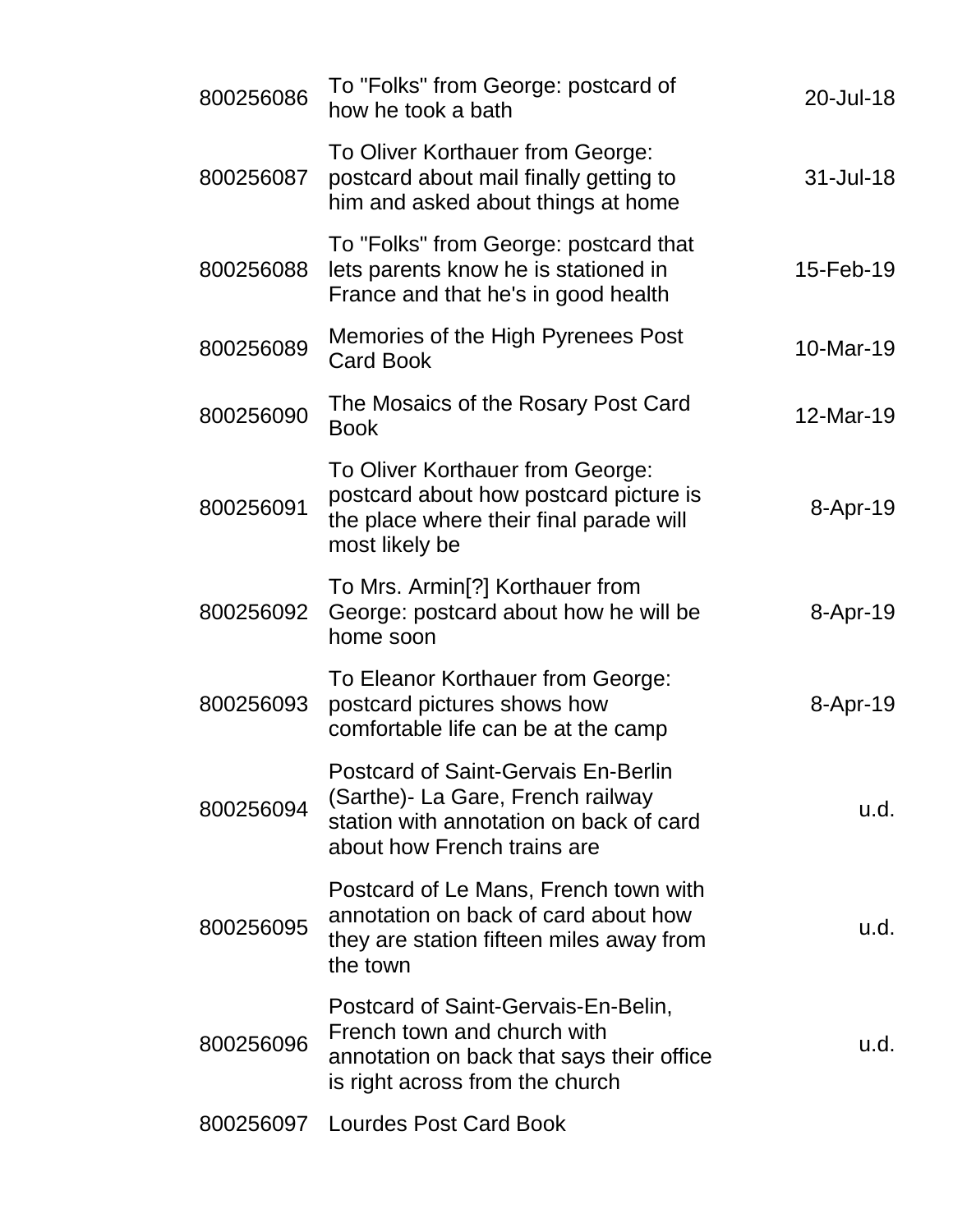| 1 | 5               |           | <b>Newspaper Clippings</b>                                                                                                                           | 1918-1919   |
|---|-----------------|-----------|------------------------------------------------------------------------------------------------------------------------------------------------------|-------------|
|   |                 | 800256098 | "Illinois Heros Tell How 33D Won<br>Honor"                                                                                                           | 17-Dec-18   |
|   |                 | 800256099 | "'Fighting is Some Mess': George L.<br>Korthauer Enjoys Hearing the Boches<br>Yell 'Kamerad"                                                         | 1918        |
|   |                 | 800256100 | "Boobs Abroad in 1919--Every Soldier<br>Just Naturally Becomes an Orator or an<br><b>Author" Cartoon</b>                                             | 1919        |
|   |                 | 800256101 | The Pyrenees Bulletin Vol. 1 No. 1                                                                                                                   | 13-Mar-19   |
|   |                 | 800256102 | "Bensenville Beatitudes"                                                                                                                             | u.d.        |
|   |                 | 800256103 | "Bensenville Patriotic Meeting and<br><b>Farewell Big Success!"</b>                                                                                  | u.d.        |
| 1 | $6\phantom{1}6$ |           | <b>Military Ephemera</b>                                                                                                                             | 1918-1919   |
|   |                 | 800256104 | <b>Individual Pay Record Book</b>                                                                                                                    | $3-Dec-18$  |
|   |                 | 800256105 | <b>Duty Status Leave Card</b>                                                                                                                        | 10-Mar-19   |
|   |                 | 800256106 | Orders from Commander of Troops on<br>Board U.S.S. America                                                                                           | 30-Mar-19   |
|   |                 | 800256107 | Coupon Book for Exception from<br>French Luxury Tax                                                                                                  | u.d.        |
|   |                 | 800256108 | Are They Worth It? Pamphlet to<br>Soldiers, Sailors, and Marines about<br>Life Insurance                                                             | u.d.        |
|   |                 | 800256109 | <b>Personally Owned Clothing Record</b><br><b>Sheet</b>                                                                                              | u.d.        |
| 1 | $\overline{7}$  |           | <b>Personal Items and Souvenirs</b>                                                                                                                  | 1917-1944   |
|   |                 | 800256110 | <b>Prayers for Evangelical Men Booklet</b>                                                                                                           | $2$ -May-18 |
|   |                 | 800256111 | Notepad with Diary Entries from March<br>11 to April 16, 1919, Also Contains<br>Names and Addresses. Entries about<br>the Pyrenees Mountains, Coming | 11-Mar-19   |